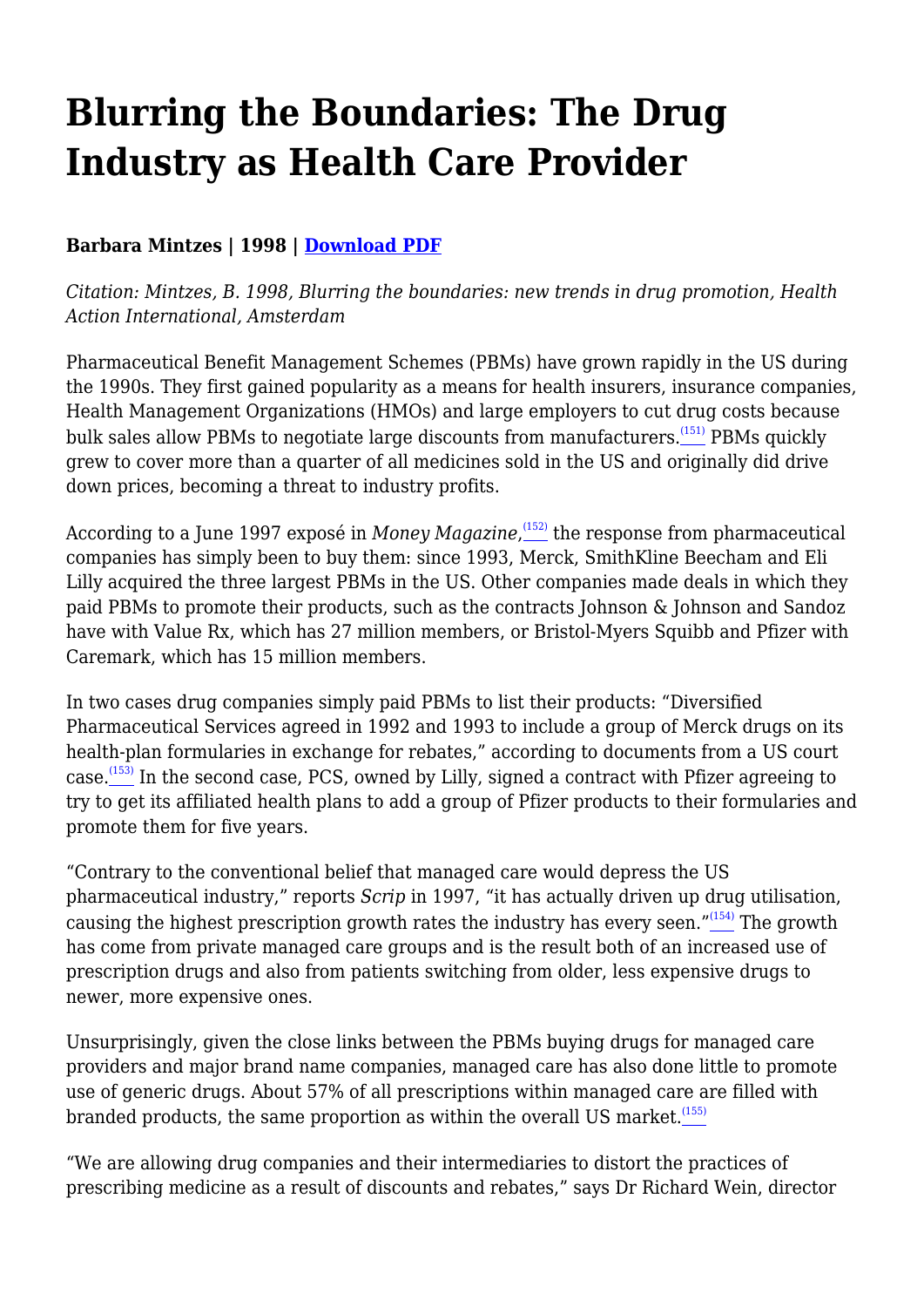of surgery at Passaic General Hospital in New Jersey, US. "We are letting it happen without really knowing what the effects will be on patient health. And we are letting it happen in the name of cost cutting without any evidence that costs are being cut."<sup>[\(156\)](file:///C:/Users/Dimity/HAI/HAI%20-%20Documenten/Website/HAI/www/old_www/old/pubs/blurring/blurring.ch4.html#N_156_)</sup>

Dr Giacomo Buscaino, a New York cardiologist, says "I get phone calls asking me to switch my patients' prescriptions about 10 or 12 times every day…I've been asked to switch specific patients to drugs that haven't been proved to have the effects they need. I've been asked to switch patients to drugs that were more expensive than the ones they were on already. $\frac{m(157)}{2}$  $\frac{m(157)}{2}$  $\frac{m(157)}{2}$ 

Pharmacists are also under pressure to get doctors to switch their prescriptions to drugs covered by an HMO. Paul Hushin of New York says he spends two hours a day on the phone trying to get doctors to switch, and that "if I don't make the substitutions, the managed-care plans and PBMs will take their business away from me, and I could lose 85% of my  $\frac{1}{\text{customers}}$ ."<sup>[\(158\)](file:///C:/Users/Dimity/HAI/HAI%20-%20Documenten/Website/HAI/www/old_www/old/pubs/blurring/blurring.ch4.html#N_158_)</sup>

Formularies and other limited drug lists are an extremely useful way to ensure that only drugs shown to be effective, acceptably safe, and no costlier than equivalent alternatives, are used within a health service. The choice of drugs to include should be based primarily on health concerns and should not be hijacked for commercial reasons. A doctor working as a consultant to PBMs described work on drug lists: "At the sessions I've been in, the PBM says, 'Here's the list of drugs we want you to cover, because we already have national contracts in place with drug companies.' It's take it or leave it." $(159)$ 

Given the pharmaceutical industry's vociferous opposition to the introduction of restrictive formularies by governments, it is ironic that PBMs owned by drug companies are also introducing restrictive formularies.

#### **Specialized clinics and disease management**

Zeneca is the first company in the US to buy a chain of clinics which uses its products. Zeneca makes goserelin (Zoladex) a leading treatment for prostate and breast cancer. The company paid US\$438 million for Salick Health Care, which runs the largest private chain of cancer clinics in the US. The departing chairman of the clinics raised concerns about the effects on doctors autonomy. A report in *[The](http://www.thelancet.com) [Lancet](http://www.thelancet.com)* raises concerns, "about the implications for care when a company controls drug manufacturing and use. $\frac{160}{160}$ 

In France, companies are looking at disease management in the US as a model for targeted sales activities: "Pharmaceutical companies are also well-known for their ability to influence providers and patients' behaviour, which is a cornerstone in any disease management programme," write Peny and Dugue in *Scrip Magazine*. Therefore, companies, "should select a disease state where drugs play an important role. $^{\prime\prime(161)}$  $^{\prime\prime(161)}$  $^{\prime\prime(161)}$ 

#### **RECOMMENDATIONS: Formulary development, health maintenance organizations**

1. Health care providers, patients and payers need independent comparative information on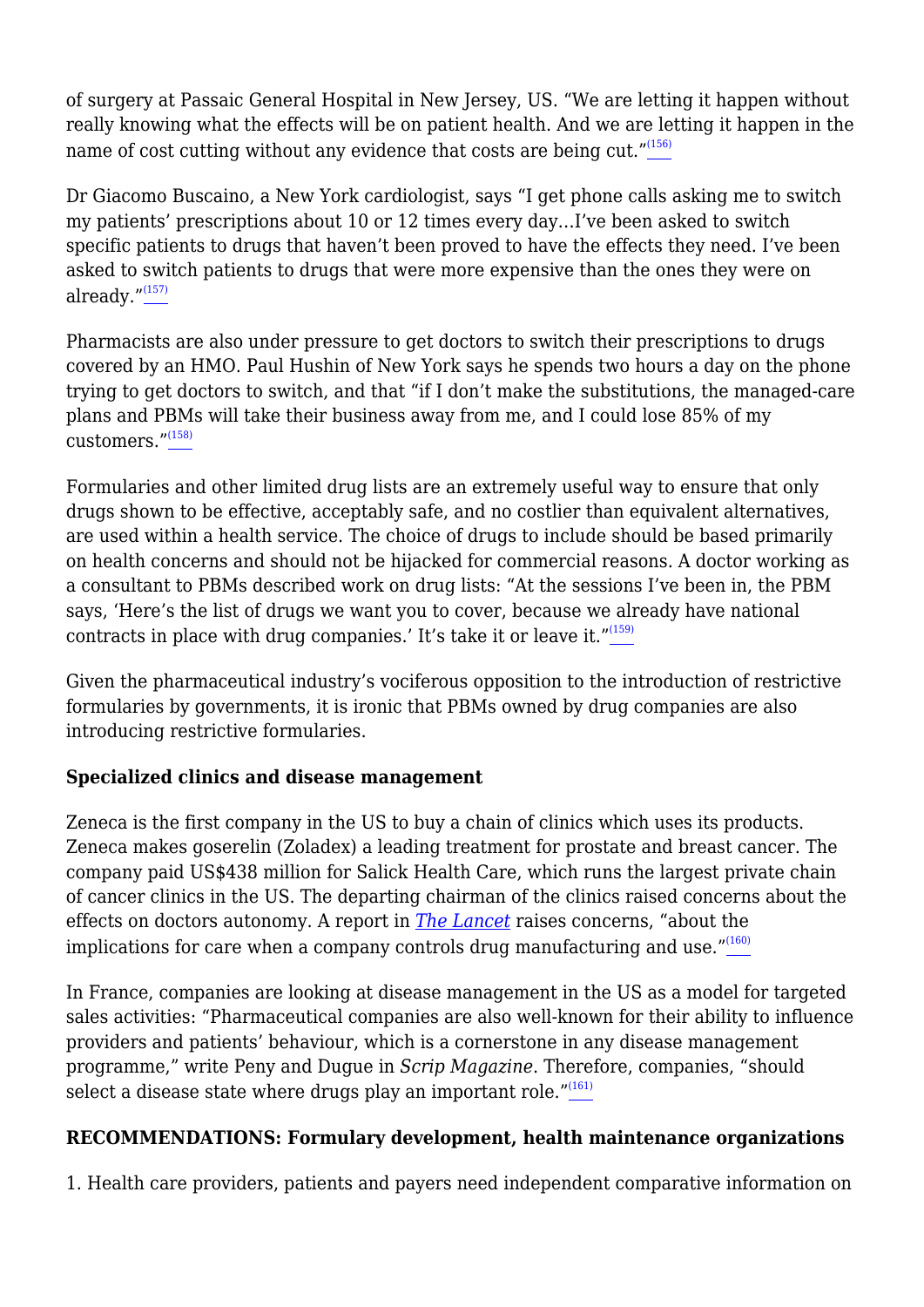pros and cons of all available treatment options in order to ensure both that potential health and monetary costs do not outweigh potential benefits, and to be able to choose the least costly among equivalent alternatives. This could be provided through public financing of the development, regular updating and wide dissemination of treatment guidelines.

2. Financial independence should be a prerequisite for committee membership to develop formulary lists for Health Maintenance Organizations (HMOs) and other health care providers. Strict conflict of interest criteria should be developed, as well as full transparency, public accountability and consumer representation on formulary committees.

## **Sponsorship of public health facilities and activities**

The National Health Service (NHS) in the UK is also looking into involving companies in disease management schemes. The UK National Consumer Council warns that this may not be beneficial for patients: "Disease management will involve blurring of the boundaries between the commercial sector and the NHS." They also recommend careful pilot studies assessing the impact on care and on health outcomes before implementing such schemes, and full information for patients on what a disease management scheme might offer and the extent to which a company will be privy to patient information which it could use for marketing and product development.<sup>[\(162\)](file:///C:/Users/Dimity/HAI/HAI%20-%20Documenten/Website/HAI/www/old_www/old/pubs/blurring/blurring.ch4.html#N_162_)</sup> Recently the Calderdale and Kirklees Health Authority developed pilot disease management projects involving 23 companies. A report on the initiative notes that, "Pharmaceutical companies hope to gain audit information and data on compliance …" and that the health authority says that participating companies "regard it as a way of developing the market."[\(163\)](file:///C:/Users/Dimity/HAI/HAI%20-%20Documenten/Website/HAI/www/old_www/old/pubs/blurring/blurring.ch4.html#N_163_)

In another move raising concerns about conflict of interest, Glaxo Wellcome will have a staff member based in the Southampton and South West Hampshire health authority's offices, "giving it an input into the health authority's purchasing of healthcare," according to Scrip. $(164)$ 

The UK Health Education Authority (HEA), the public agency responsible for health education, published a booklet in 1997 asking pharmaceutical companies to provide funding for health education campaigns and educational materials. The booklet, *Promoting health in partnership with the Health Education Authority*, states that the HEA is, "uniquely placed to work productively with the pharmaceutical sector on projects designed to promote health." A recent example of a joint campaign to promote use of folic acid by women is described in the booklet. This campaign was carried out "alongside partnerships with food and supplement manufacturers and retailers". The booklet uses a graph of monthly increases in sales of folic acid — not decreases in numbers of babies born with spina bifida — as a measure of the campaign's success. It goes on to state that the goal is, "to increase the supply of appropriate products and to promote them as widely as possible". The implicit promise of increased sales through funding of HEA educational campaigns is hard to  $miss.$ <sup> $(165)$ </sup>

Whether this is in consumers' best interests is another question. The HEA says that it positioned the need for folic acid supplements as a women's health issue rather than a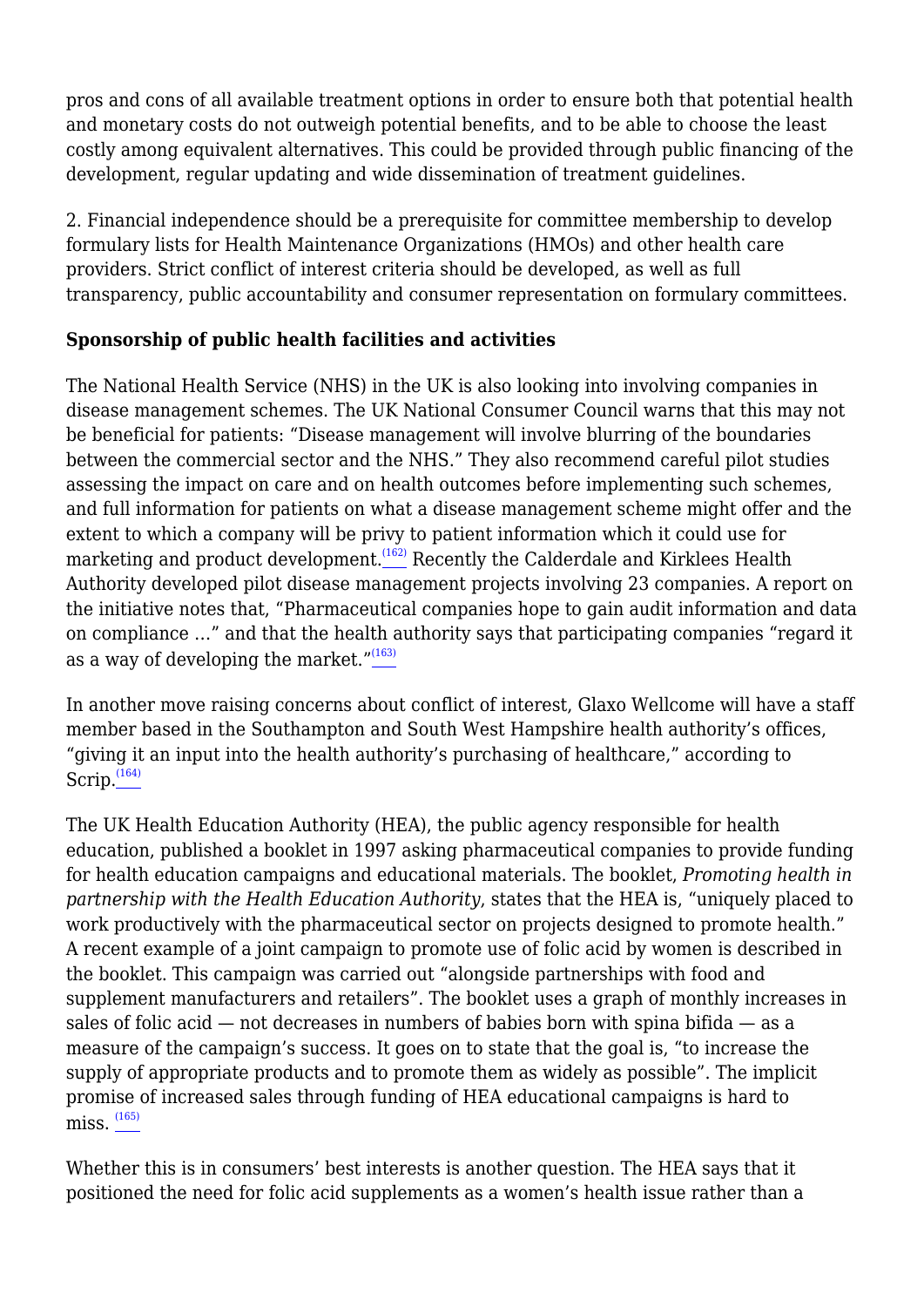pregnancy-related issue to promote widespread use. This may lead some women to take folic acid before an unplanned pregnancy. However, it is also likely to lead to unnecessary use of supplements by women who do not wish to have children or have already completed their families.

#### **RECOMMENDATIONS: Sponsorship of public health services**

1. Health care is and should remain a public responsibility. Governments with insufficient funds to provide health services need to look for solutions without the potential for conflict of interest.

2. If funding of public health services from private health corporations is sought, measures such as joint funding of blind trusts can be used to ensure independent control over allocation of resources.

#### **Chapter References**

(151) National Consumer Council. Disease Management and EL (94)94, PD 53/H/96; 1996 Nov.

(152) Keating P.1997 op cit.

(153) Ibid.

(154) Managed care spurs industry growth. Scrip 1997 April 25;2226:14.

(155) Ibid.

(156) Keating P. 1997 op cit:144.

(157) Ibid.

(158) Keating P. 1997 op cit:154.

(159) Keating P. 1997 op cit:147.

(160) Firshein J. Drug firm buys up chain of US cancer clinics. The Lancet 1997;349:1230.

(161) Peny J, Dugue M. Disease management opportunities in France. Scrip Magazine 1997 June;56.

(162) National Consumer Council. 1996 op cit.

(163) UK pilot disease management scheme. Scrip 1997 June 3;2237:3.

(164) Dinsdale P. Glaxo Wellcome to work with UK health authority. Scrip 1997 June 24;2243:5.